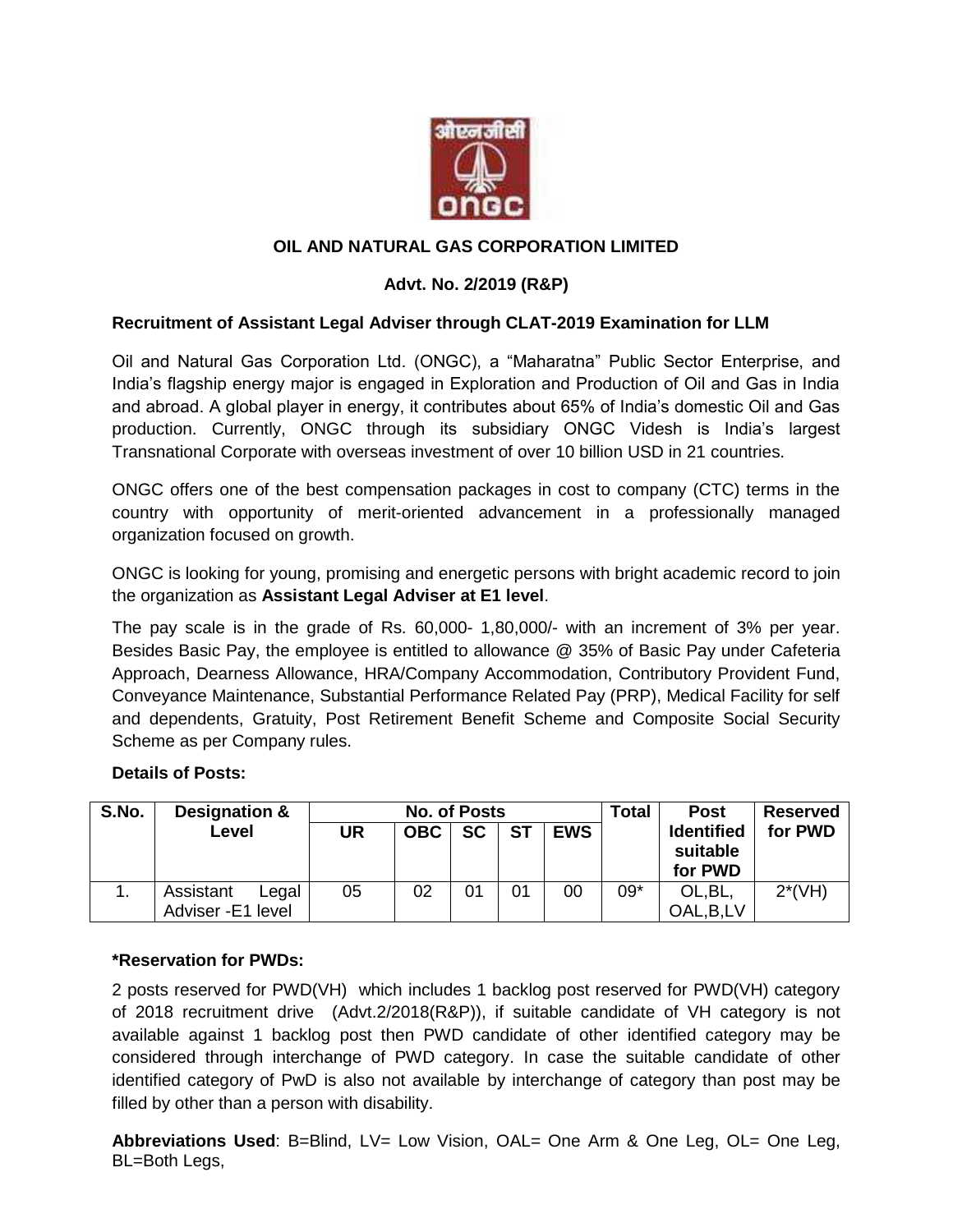## **2. Minimum Eligibility Criteria**

| <b>Category of posts</b>                                         | Age limit as on 01.01.2019                                                                                                                                                 | <b>Essential Qualification</b>                                      |  |
|------------------------------------------------------------------|----------------------------------------------------------------------------------------------------------------------------------------------------------------------------|---------------------------------------------------------------------|--|
| Unreserved, EWS                                                  | 30 years                                                                                                                                                                   | Graduate Degree in Law<br>(Professional) with                       |  |
| <b>OBC</b>                                                       | 33 years                                                                                                                                                                   | minimum 60% marks.<br>Practicing advocate with 3                    |  |
| SC, ST                                                           | 35 years                                                                                                                                                                   |                                                                     |  |
| Persons<br>with Disabilities (PWD)<br>Departmental<br>candidates | 40 years (further relaxed by 3 yrs for<br>OBC and 5 years for SC, ST)<br>Age relaxation will be extended to<br>departmental candidates to the extent                       | years experience would be<br>preferred<br>for<br>all<br>categories. |  |
|                                                                  | their services rendered in ONGC                                                                                                                                            |                                                                     |  |
| Ex-Service men<br>(General, OBC, SC, ST)                         | 35<br>(Notification<br>years<br>No.39016/10/79-Estt(C)<br>dated<br>15.12.1979, 36034/1/2006-Estt(Res)<br>dated 04.10.2012, OM.36034/2/2013-<br>Estt(Res) dated 08.04.2013) |                                                                     |  |

### **Note:**

- a. The degree offered by Institutions/ Universities should be approved/ recognized by the necessary statutory bodies for employment to posts and services under the Central Government like Association of Indian Universities (AIU)/UGC/AICTE etc.
- b. Wherever CGPA/ OGPA/ CPI/ DGPA or letter grade in degree is awarded, equivalent % of marks should be indicated in the application. Calculation of percentage of marks as per University / Institute rules in the qualifying degree shall be applicable .Please also obtain a certificate to this effect from the Univ. / Instt, for submission at the time of interview.
- c. **Students in the final semester of the qualifying course can also apply. However, they must be able to produce mark sheet and course completion certificate with minimum 60% of marks in the essential qualification on or before 31.07.2019 failing which their candidature will be treated as cancelled.** In cases where division/ class and percentage equivalence certificate is not given by the Institute for relative grades (CGPA/OGPA/CPI/DGPA etc.), the equivalence will be established by dividing the candidate's relative grade with maximum possible corresponding scale and multiplying the result with 100.
- d. As per the notification issued for CLAT Authorities for CLAT-2019, the eligibility criteria is different than that of ONGC but for recruitment for **Assistant Legal Adviser in ONGC the minimum eligibility criteria would be as per Para 2 above**
- e. For getting the benefit of reservation under OBC category, the name of caste and community of the candidate must appear in the '**Central list of Other Backward Classes'**  available on National Commission for Backward Classes (NCBC), Government of India website **www.ncbc.nic.in.** The candidates must not belong to creamy layer. Candidates seeking reservation as OBC, will have to submit at the time of interview, caste certificate, ONLY in the prescribed proforma meant for appointment to posts under the Government of India from the designated authority indicating clearly the candidates caste, the Act/Order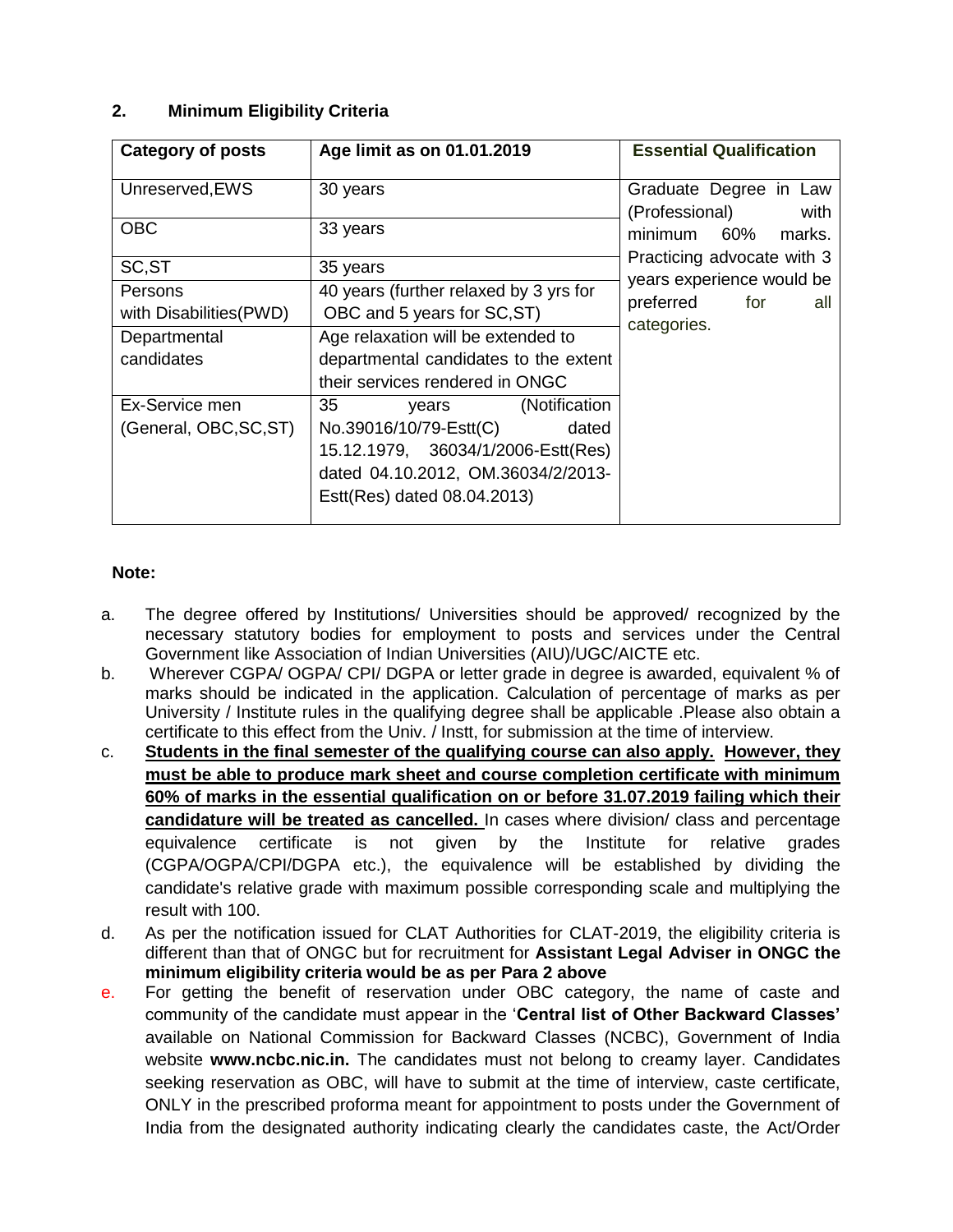under which the caste is recognized as OBC and the Village/Town the candidates is ordinarily resident of.

- f. Prescribed format of the certificate for OBC,SC,ST and PwD against employment in government undertaking are down-loadable from [www.ongcindia.com.](http://www.ongcindia.com/)
- g. OBC candidates must ensure that they possess the latest Non-Creamy layer certificate issued by Government from time to time. A certificate containing any variation in the caste name will not be accepted.

## **3. SELECTION PROCEDURE:**

- 3.1. Eligible candidates meeting age and minimum eligibility criteria of ONGC as para 2 above will be required to appear in Common Law Admission Test (CLAT)-2019 conducted by National Law University Odisha(NLUO), Cuttack for the purpose of admission in post graduate programme (LLM) in the National Law Universities. Candidates meeting the minimum eligibility criteria as per para 2 above will be shortlisted on the basis of CLAT-2019 Score for Post Graduate courses(LLM) to be held on 12<sup>th</sup> May 2019.
- 3.2. Score from CLAT-2019 **examination** ONLY is valid for this recruitment exercise under this advertisement. Scores from previous CLAT examinations are not valid.
- 3.3. Candidates will be short-listed on the basis of CLAT-2019 Score for LLM as per the criteria decided by the ONGC Management for further selection process subject to their meeting the eligibility criteria with regard to age, qualification etc.
- 3.4 Final Selection will be on the basis of scores obtained by the candidates in CLAT-2019 Examination for LLM, Educational Qualification(Including additional higher qualification i.e. Ph.D only) and performance in personal Interview. The details are as follows.

| <b>Criteria</b> | <b>Allocation of marks</b>                                            |
|-----------------|-----------------------------------------------------------------------|
| Qualification   | 25 marks (20 marks for essential qualification and 5 marks for inline |
|                 | Ph.D                                                                  |
| Weightage<br>οf | 60 marks                                                              |
| CLAT-2019 Score |                                                                       |
|                 |                                                                       |
| Interview       | 15 marks                                                              |
|                 | (Minimum qualifying marks in Interview                                |
|                 | UR and OBC -9 Marks                                                   |
|                 | SC, ST and PwD-6 Marks)                                               |
| Total           | 100 marks                                                             |

Candidates have to qualify at each stage/criteria for final selection. If total marks are identical than order of merit will be fixed on the basis of Weightage of CLAT Score and if CLAT Score are identical than the one older in age is considered senior for release for appointment.

3.5. Departmental candidates shall be given first consideration in matters of selection while other things such as qualification, eligibility and selection criteria etc. remain the same.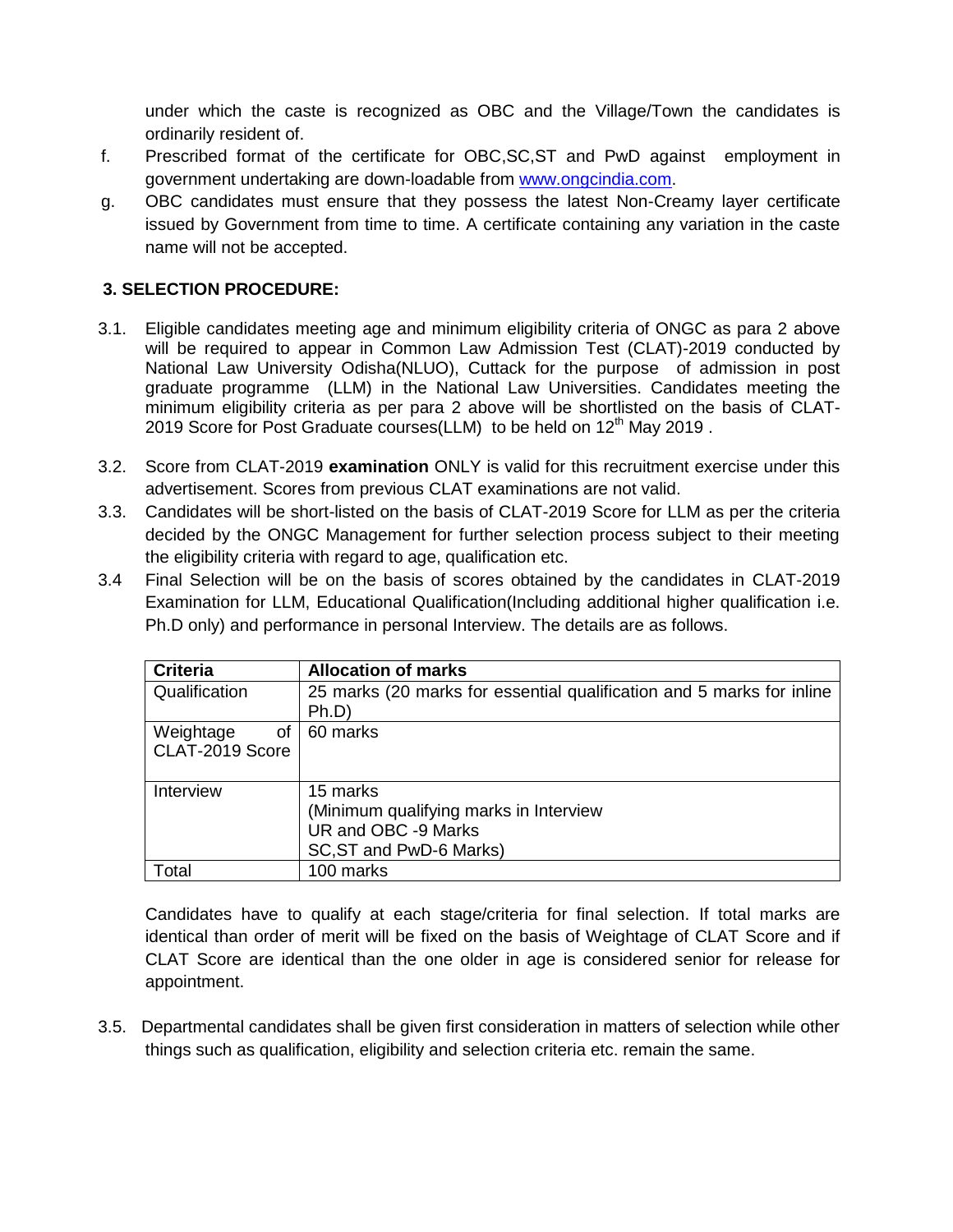# **4. HOW TO APPLY:**

#### 4.1Application is a **two stage process**

**i)**On-line registration for **CLAT-2019** examination for LLM to be held on 12.05.2019 **ii) Online** Application to ONGC with relevant link available at [www.ongcindia.com](http://www.ongcindia.com/) after **paying registration fee**, entering the details such as **CLAT-2019 registration number and uploading the scanned certificates.**

4.2 Candidates are required to first submit their application ON-LINE for **CLAT-2019 examination** by following the steps prescribed in the information brochure for the examination.

4.3 For detailed information on **CLAT-2019 examination** for LLM, the interested candidates may log on to **https://clatconsortiumofnlu.ac.in**

4.4. On completion of on-line application process, the candidates will be required to take print out of registration slip of CLAT-2019. These documents will also have the **CLAT-2019 registration/application No. number** of the candidate. **Candidates must preserve these documents carefully.** 

4.5 Candidates after filling the form of CLAT-2019 examination for **LLM** will apply online at ONGC website [www.ongcindia.com](http://www.ongcindia.com/) with the relevant link.

4.6. General,OBC and EWS candidates are required to deposit Rs 370 [Registration Fee-Rs 299.20/- plus Bank charges- (Rs 60/- plus GST-10.80/- on Bank charges)] while SC/ST/PWD candidates are not required to deposit any registration fee. Registration fee is **non-refundable**. Registration fee can be deposited at any branch of State Bank of India through challan. The fee is to be deposited in ONGC Power Jyoti A/C Number **30827318409** of SBI, Tel Bhavan, Dehradun. Payment is to be made as per the designated process only. **No other mode of payment would be accepted.** Applicants should not deposit fee through instruments like Demand Draft/ Banker Cheques/ IPO, online transfer of money into ONGC account etc.If any applicant makes payment through any such mode fee **will NOT be returned/ refunded**.Therefore, applicants should pay the fee through downloaded challan form (designated process) only. Please note that application of candidates (General,OBC,EWS) will not be considered without registration fee.

4.7 Online application and payment methodology for registration fee will also be available on the online application site.

4.8 If there is no post for reserved category, candidates belonging to reserved category can still apply for unreserved posts. However age relaxation will not be extended to them.

- 4.9 Before registering/submitting their online applications on the website the candidates should possess the following **:** 
	- **(1) CLAT-2019 Application/Registration No.**
	- **(2) Valid Mobile number & E-mail ID in which the OTP will be sent for completing the registration process.**
	- **(3) Scanned copy of recent passport size color photograph of the candidate with white background containing signature of the candidate in a small white sheet pasted just below the photograph (Not more than 70 KB size)**
	- **(4) Caste certificate to fill details regarding community, state & district, if belongs to OBC/SC/ST category.**
	- **(5) Scanned copy of Bank Challan Form indicating clearly the Challan No. and other details(For General, EWS and OBC candidates only)**
	- **(6) Scanned copies of all certificates (Qualifications, CLAT-2019 Registration/application slip, Identity proof etc.)**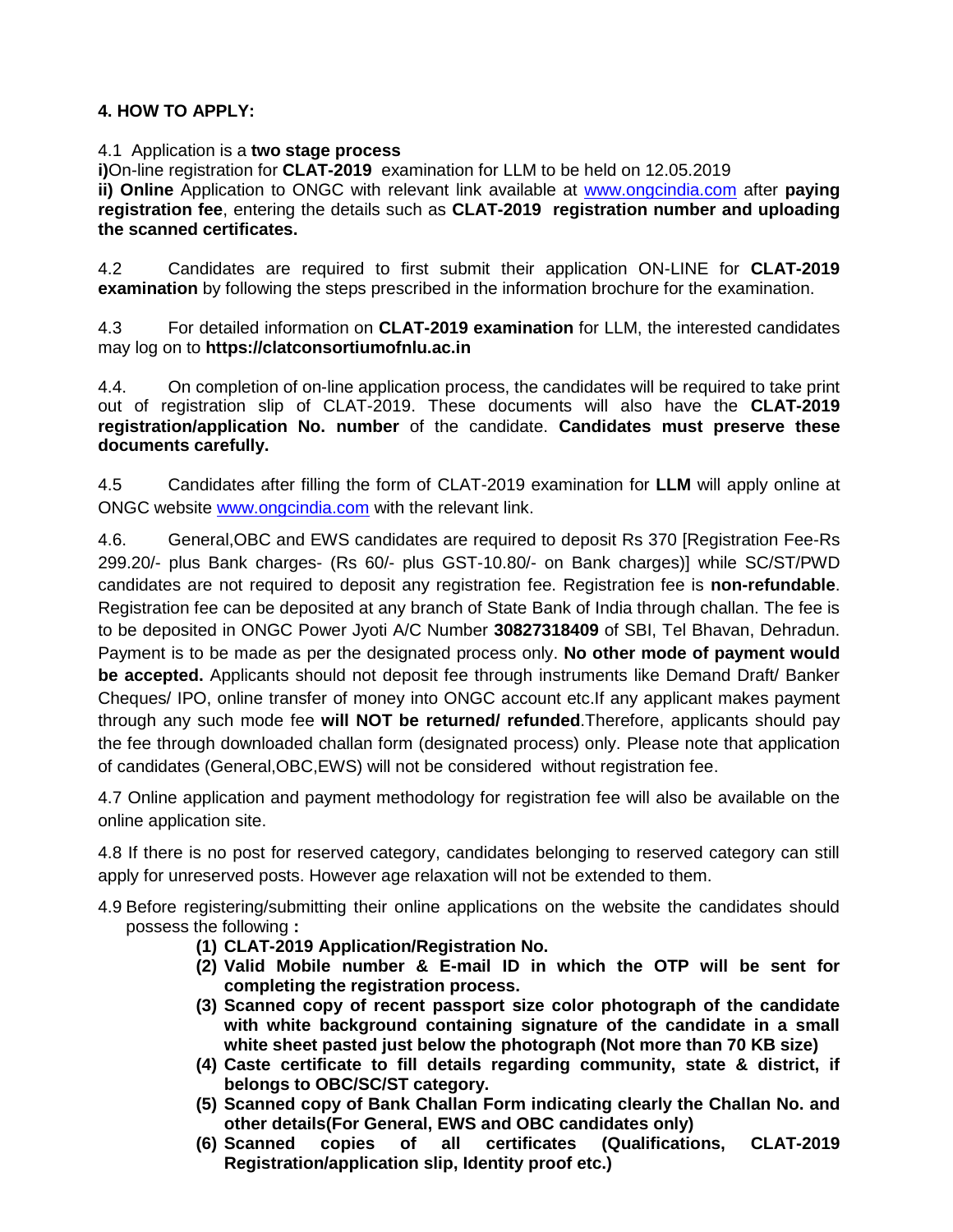- 4.10 No changes shall be allowed once the candidate has saved and submitted her/his online application.
- 4.11 All correspondence with the registered candidates shall be done through the registered E-mail/Mobile only. The candidates are required to keep the registered E-mail and active at least for one year and also the Mobile Number for receiving OTP and other information.
- 4.12 All information regarding candidates regarding uploading the scanned certificates, shortlisted for interviews and interview call letter etc. shall be available on the website of ONGC-www.ongcindia.com.Interview Call letters either will be downloadable from ONGC Website or will be sent through Email. No separate Interview Call Letters shall be sent to the candidates by post.
- 4.13 The sole responsibility of uploading the scanned copies of certificates and downloading and printing of Interview call letter shall be that of the candidate.

4.14 Candidates must enter the **same name in the same configuration** as they have entered while applying for **CLAT-2019** examination for LLM. For example, if the candidate has entered his name as Praveen Kumar Singh in the ON-LINE **CLAT-2019,** he must enter Praveen Kumar Singh (exactly same spelling) while applying to ONGC online. He must not enter P K Singh or Praveen K Singh etc.

### **5. IMPORTANT DATES:**

| a | Start date for receiving online        | 15 <sup>th</sup> March 2019(Tentative)           |
|---|----------------------------------------|--------------------------------------------------|
|   | application                            |                                                  |
| b | Start date for payment of registration |                                                  |
|   | fee                                    |                                                  |
| C | Last date for payment of registration  | 09.04.2019                                       |
|   | fee and receipt of on line application |                                                  |
|   | Schedule of interviews                 | 1 <sup>st</sup> week of August, 2019 (Tentative) |

### **6. GENERAL INSTRUCTIONS:**

**6.1.** Candidates are advised to go through the detailed instructions of CLAT-2019 examination for LLM and the detailed advertisement of ONGC very carefully. On some of the parameters the criteria of CLAT-2019 and ONGC differ. The eligibility of candidates, writing CLAT-2019 examination for career in ONGC will be as par para 2.

**6.2.** Mere issue of call letter to the candidate will not imply that his/her candidature has been finally cleared by ONGC. Till such time the candidature is provisional and ONGC takes up verification of eligibility conditions with reference to original documents only after the candidate has qualified for Interview.

**6.3.** Candidature is liable to be rejected at any stage of recruitment process or after recruitment or joining if any information provided by the candidate is found false or is not in conformity with eligibility criteria.

**6.4.** Appointment of selected candidates will be subject to their passing the Company's Medical Examination as per standards laid down under ONGC's Medical Examination of